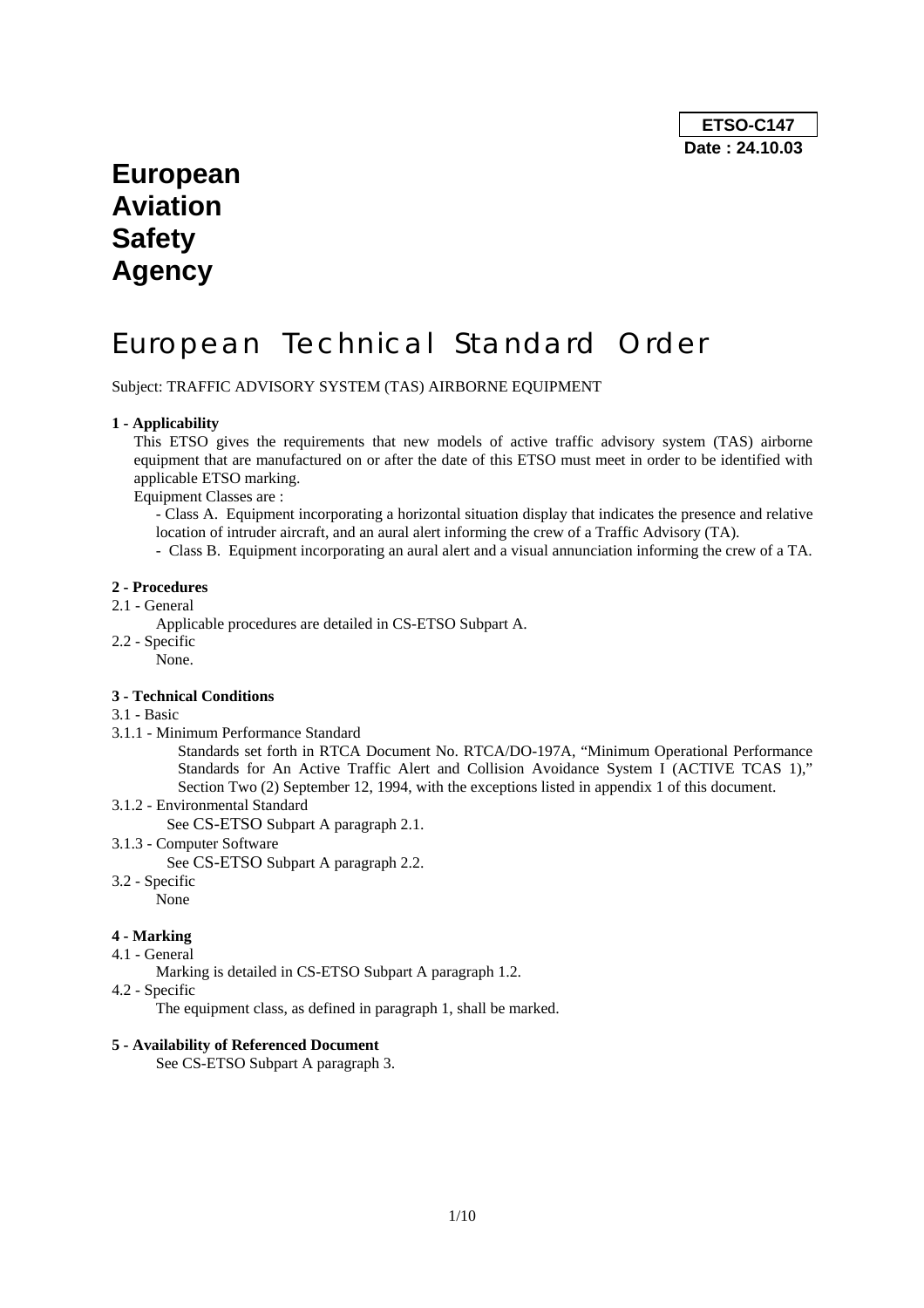#### **APPENDIX 1. Changes to RTCA/DO-197A, "Minimum Operational Performance Standards for an Active Traffic Alert and Collision Avoidance System I (Active TCAS I)" applicable to Traffic Advisory System (TAS) airborne equipment.**

#### **1.0 Changes Applicable to Both Class A and Class B Equipment.**

#### **1.1 Receiver Characteristics.**

**1.1.1 In-band Acceptance**. In lieu of paragraph 2.2.2.1 of RTCA DO-197A, substitute the following requirement:

Given a valid transponder reply signal in the absence of interference or overloads, the minimum trigger level (MTL) is defined as the input power level that results in a 90% ratio of decoded to received replies.

The MTL over the frequency range of 1,087 to 1,093 MHz shall be no greater than -70 dBm.

**1.1.2 In-band Acceptance.** In paragraph 2.4.2.2.1 of RTCA DO-197A, eliminate the following:

under Intruder Aircraft eliminate the last line: "Scenario C and  $D \ge -78$  dBm.

under Test Description Success:, eliminate the last sentence: For scenarios C and D, the ratio of correctly decoded intruder replies to total input replies shall not exceed 10%.

**1.2 Transmission Frequency**. In lieu of paragraph 2.2.3.1 of RTCA/DO-197A, substitute the following requirement:

"The transmission frequency of Mode C interrogations shall be 1,030 ±0.2 MHz."

**1.3 Transmitter RF Output Power**. In lieu of paragraph 2.2.3.2 of RTCA/DO-197A, substitute the following requirement:

When transmitting at full (unattenuated) output power, the peak RF output power delivered to a quarter wave stub antenna shall be within the following limits:

| <b>Maximum RF Power:</b> | 54 dBm (250W) |
|--------------------------|---------------|
| Minimum RF Power:        | 50 dBm (100W) |

In the event that antenna gain differs from that of a quarter wave stub antenna (3 dBi), the power limits shall be adjusted accordingly. These limits are based upon range and interference limiting requirements.

*Note: When transmitting at full (unattenuated) power, the RF power radiated at the pattern peak shall be within the following limits:* 

 *Maximum EIRP: 57 dBm (500W) Minimum EIRP: 53 dBm (200W)* 

*It is assumed that the peak gain of a typical quarter wave stub antenna is 3 dBi. EIRP = Effective Isotropic Radiated Power.* 

*Note: As an alternative to the above, an active TAS may chose to operate as a low power system at a fixed rate power product limit of 42 Watts per second, in which case the peak RF output power delivered to a quarter wave stub antenna shall not exceed 46 dBm (40W).*

**1.4 Transmitter Pulse Characteristics**. In lieu of paragraph 2.2.3.5 of RTCA/DO-197A, substitute the following requirement: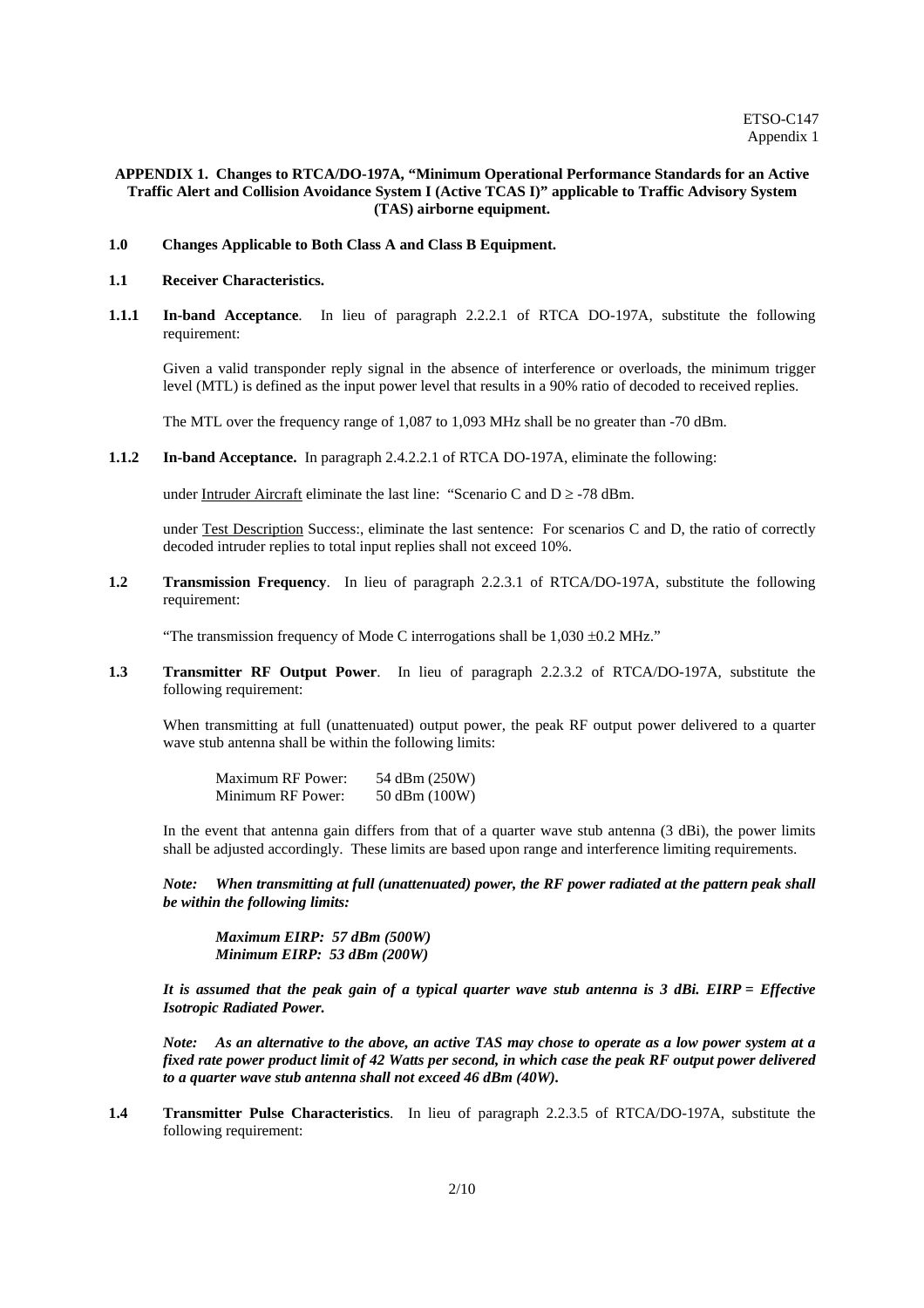ATCRBS interrogations from active TAS shall employ the Mode C format illustrated in Figure 2-1.

The rise and decay times may be less than shown in the following table, provided the sideband radiation does not exceed the spectral limits tabulated in this standard. The amplitude of P3 shall be within 0.5 dB of the amplitude of P1.

ACTIVE TAS MODE PULSE SHAPES

|  |  | (All values in Microseconds) |  |
|--|--|------------------------------|--|
|--|--|------------------------------|--|

| Pulse<br>Designator             | Pulse<br>Duration | Duration<br>Tolerance | Rise Time |     | Decay Time |     |
|---------------------------------|-------------------|-----------------------|-----------|-----|------------|-----|
|                                 |                   |                       | Min       | Max | Min        | Max |
| P <sub>1</sub> . P <sub>3</sub> | 0.8               | $-0.075$              | 0.05      | 0.1 | 0.05       | 0.2 |

The pulse spacing tolerances shall be as follows: P1 to P3:  $21 + 0.10$  microseconds

#### **1.5 Mode S Broadcast Reception**. In lieu of paragraph 2.2.4.2 of RTCA/DO-197A, substitute the following requirement:

The Active TAS shall have the capability to receive 1,030 MHz Mode S broadcast signals for the purpose of obtaining a count of TCAS interrogators in its vicinity. Mode S reception may reside in an associated Mode S transponder, or may by integral to the Active TAS equipment, in which case those functions necessary to receive and process Mode S broadcast signals for a TCAS count shall be implemented and tested in accordance with RTCA/DO-181A.

#### *Note: As an alternative to the above, an active TAS may chose to operate at a fixed rate power product limit of 42W/sec, in which case the requirement to obtain a count of TCAS interrogators for the purpose of interference limiting is eliminated.*

#### **1.6 Interference Limiting**. In lieu of paragraph 2.2.6 of RTCA/DO-197A, substitute the following requirement:

To assure that all interference effects from Active TAS equipment are kept to a low level, Active TAS equipment shall control its interrogation rate or power or both to conform to the following limits.

These limits are given in terms of

 $RR =$  the Mode A/C reply rate of own transponder

NT = the number of airborne TCAS interrogators detected via Mode S broadcast receptions with a receiver threshold of -74 dBm.

The Minimum Active TCAS shall have the capability to monitor RR and NT and to use this information in interference limiting. Once each scan period, NT shall be updated as the number of distinct TCAS addresses received within the previous 20 second period.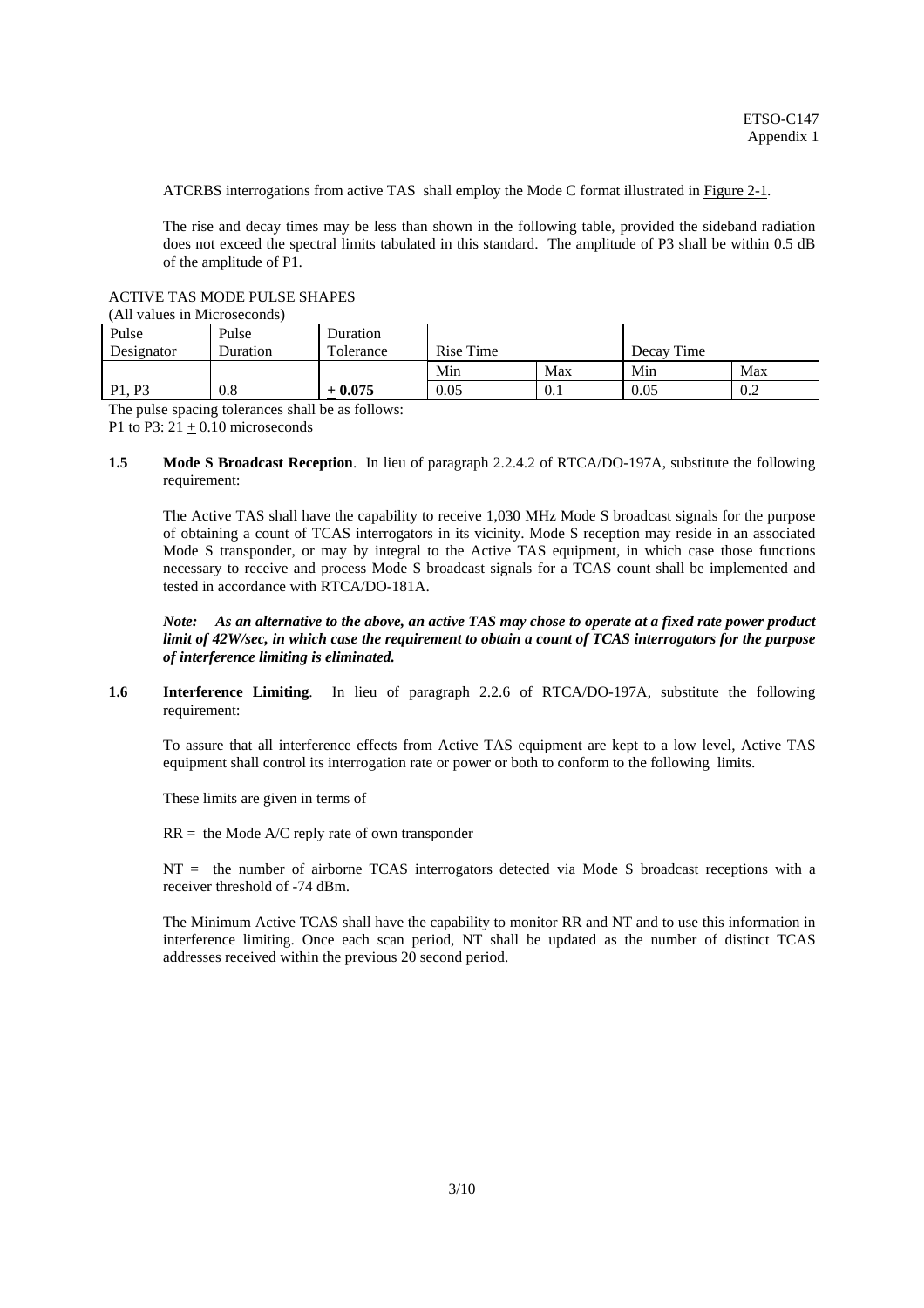The limits are as follows:

| $\rm{NT}$        | K                             |               |  |
|------------------|-------------------------------|---------------|--|
|                  | Upper Limit for $\Sigma$ P(k) |               |  |
|                  | $k=1$                         |               |  |
|                  | If RR $< 240$                 | If $RR > 240$ |  |
| $\boldsymbol{0}$ | 250                           | 118           |  |
| 1                | 250                           | 113           |  |
|                  | 250                           | 108           |  |
| $\frac{2}{3}$    | 250                           | 103           |  |
| $\overline{4}$   | 250                           | 98            |  |
| 5                | 250                           | 94            |  |
| $\boldsymbol{6}$ | 250                           | 89            |  |
| $\overline{7}$   | 250                           | 84            |  |
| $\,$ $\,$        | 250                           | 79            |  |
| 9                | 250                           | 74            |  |
| 10               | 245                           | 70            |  |
| 11               | 228                           | 65            |  |
| 12               | 210                           | 60            |  |
| 13               | 193                           | 55            |  |
| 14               | 175                           | 50            |  |
| 15               | 158                           | 45            |  |
| 16               | 144                           | 41            |  |
| 17               | 126                           | 36            |  |
| 18               | 109                           | 31            |  |
| 19               | 91                            | $26\,$        |  |
| $20\,$           | 74                            | 21            |  |
| 21               | 60                            | 17            |  |
| $\geq$ 22        | 42                            | 12            |  |

 $P(k)$  = power (watts) of the kth interrogation each second. This is the total radiated power (after all losses in cabling and antenna). If the set of powers is not the same in each 1 second period, then  $\Sigma$  P(k) represents the average value.

 $K =$  total number of interrogations in a 1 second period.

*Note 1: RR = the Mode A/C interrogation reception rate of own transponder may be used instead of RR = the Mode A/C reply rate of own transponder.* 

*Note 2: As an alternative to the above, an active TAS may chose to operate as a low power system at a fixed rate power product limit of 42W/sec, in which case the requirement to further interference limit based on RR or IR is eliminated.*

In lieu of paragraph 2.4.2.5 of RTCA/DO-197A, substitute the following:

This test verifies that Active TAS is able to monitor its own transponder reply rate and to derive a count of TCAS aircraft by listening to TCAS broadcast interrogations and, based on these values, adjust its transmit power-rate product to conform to the Active TAS interference limits.

Inputs:

Active TAS Aircraft

Altitude  $= 8000$  ft.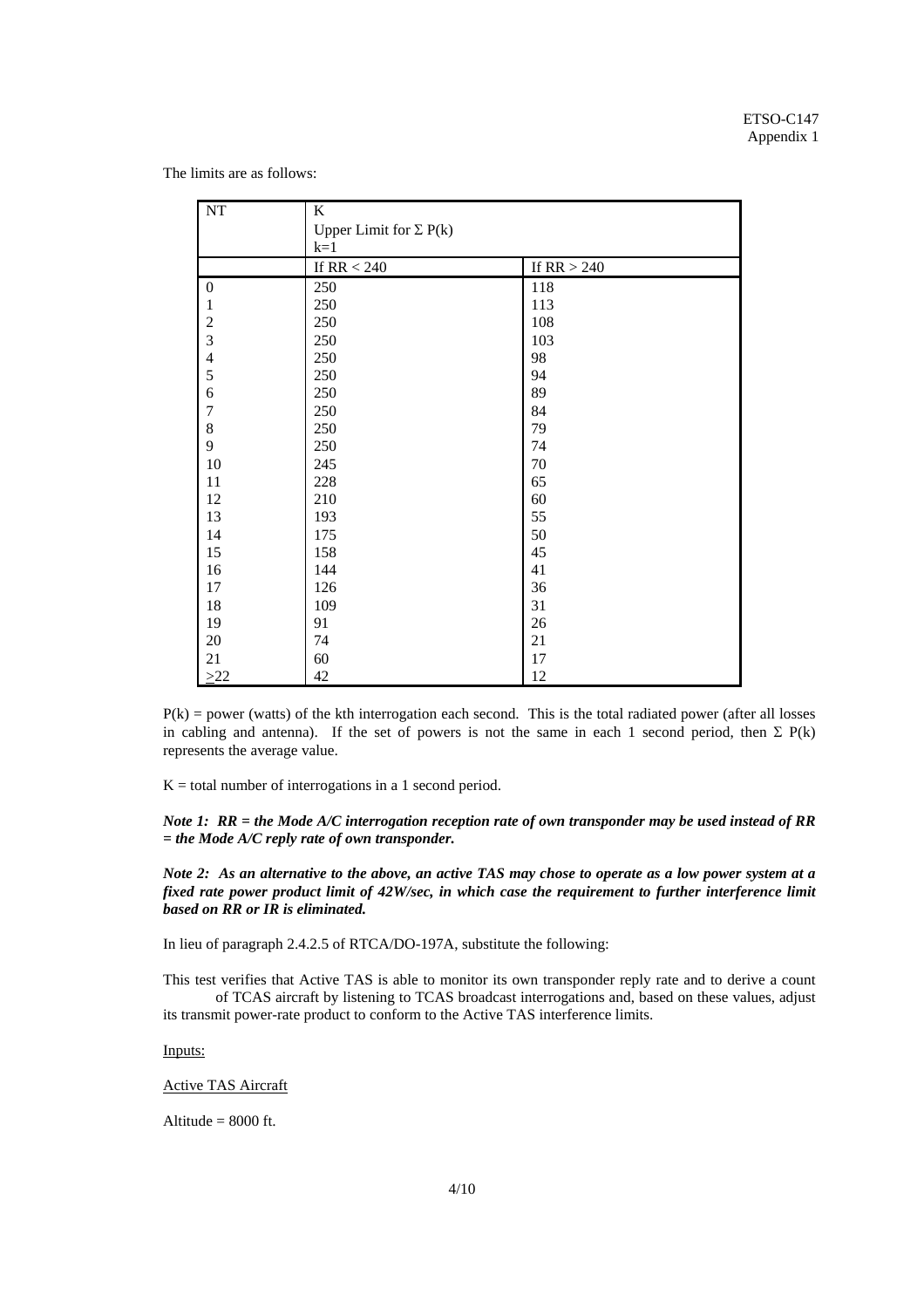Altitude Rate  $= 0$  FPM

Intruder Aircraft 1-22

Equipage = Active TCAS II Range = Not Applicable Relative Speed = Not Applicable Altitude = Not Applicable Altitude Rate = Not Applicable TCAS Broadcast Interrogation Power = -50 dBm

#### ATCRBS Interrogation

 $Frequency = 1030 MHz$ Type = ATCRBS Mode C Power  $= -50$  dBm Rate Scenario  $A = 230$  per second Scenario  $B = 250$  per second

#### Conditions:

Active TAS initialized and operating at  $T = 0$  seconds. Each of the 22 intruders is assigned a discrete address and transmits only TCAS broadcast interrogations and only at the following times and rates:

Intruders 1-10 every 10 sec starting at  $T = 30$  sec. Intruders 11-15 every 20 sec starting at  $T = 70$  sec. Intruders 16-22 every 20 sec starting at  $T = 130$  sec.

The timing of the TCAS broadcast interrogations and the ATCRBS interrogations are controlled to prevent overlap of each other.

#### Scenario Description

The test involves use of an ATCRBS transponder which supplies reply rate information to Active TAS. The transponder is interrogated in Mode C at a 230 per second rate in Scenario A and at a 250 per second rate in Scenario B. During each scenario, the value of Total Radiated Power per second from Active TAS is measured by summing the transmitter output powers of each Active TAS interrogation over a scan period, determining the average per second value and accounting for cable and antenna losses.

Success: The Total Radiated Power per second shall not exceed the following values:

Scenario A 250 watts/sec measured at  $T = 20$  sec 245 watts/sec measured at  $T = 60$  sec 158 watts/sec measured at  $T = 120$  sec 42 watts/sec measured at  $T = 180$  sec

Scenario B 118 watts/sec measured at  $T = 20$  sec 70 watts/sec measured at  $T = 60$  sec 45 watts/sec measured at  $T = 120$  sec 12 watts/sec measured at  $T = 180$  sec

*Note: For fixed rate power systems, total radiated power is constant and shall not exceed 42 watts/sec.*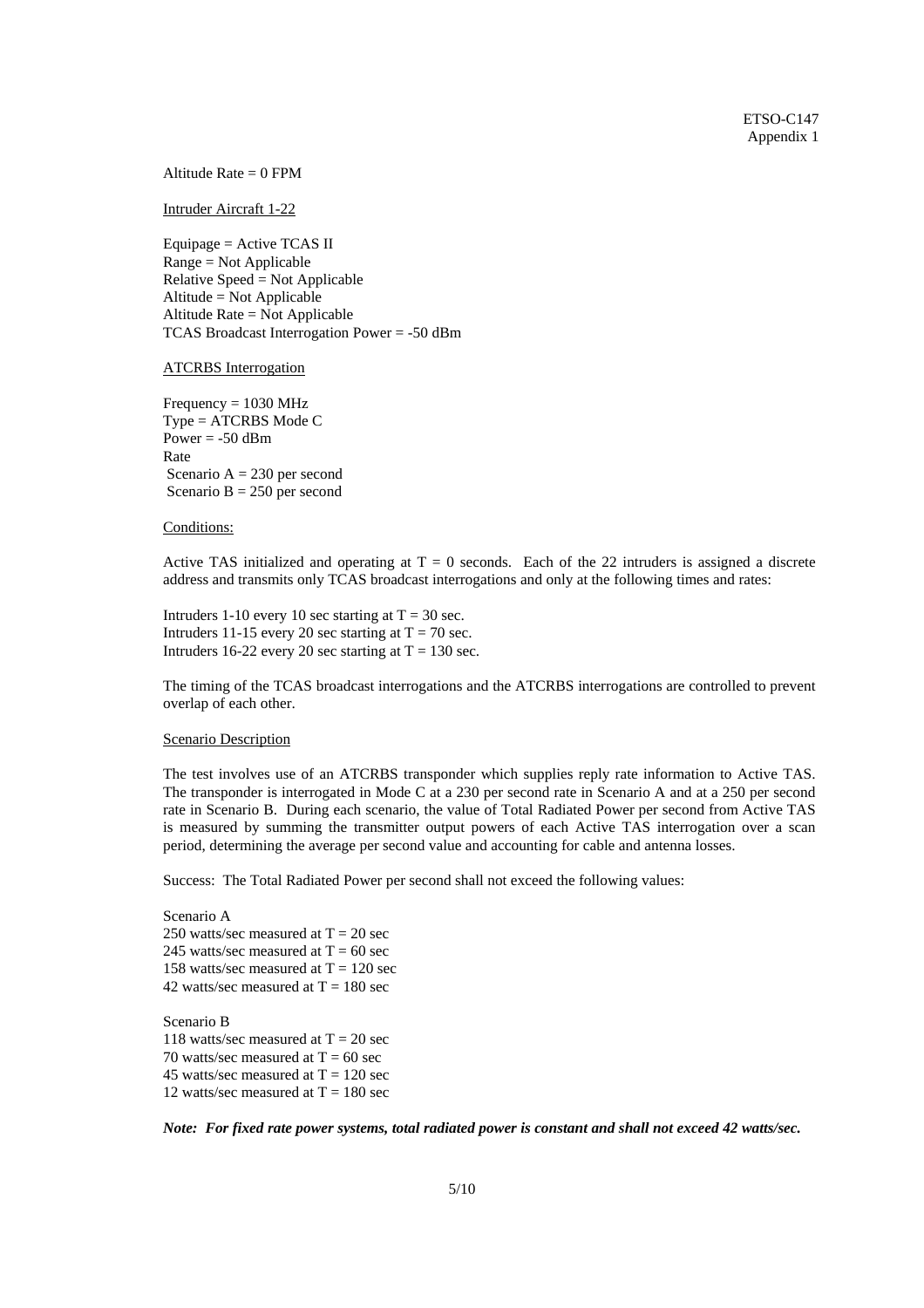#### **1.7 Active TAS Antenna System**. In lieu of paragraph 2.2.10 of RTCA/DO-197A, substitute the following requirement:

The equipment shall transmit interrogations and receive replies from at least one directional antenna mounted on the top or bottom of the aircraft.

#### **1.8 Pilot Advisory Functions**. In lieu of paragraph 2.1.5 of RTCA/DO-197A, substitute the following requirement:

The interface between Active TAS and the pilot shall be based on the FAA Advisory Circular entitled "Airworthiness Approval of Traffic Alert and Collision Avoidance Systems (Active TCAS I)". It shall however be acceptable for the TAS system to use shape as the only discriminate for traffic threat levels. This will allow the use of a monochrome display representation of the TCAS symbology. It shall also be acceptable to provide a blinking TA symbol to allow further discrimination of the traffic alert symbol.

#### **2.0 Changes Applicable Only to Class A Equipment.**

**2.1 Pilot Advisory Functions, Active TCAS I Pilot Interface and Aural Alert.** In lieu of paragraphs 2.1.5, 2.2.12 and 2.2.15 of RTCA/DO-197A, substitute the following requirements:

**1.** A traffic display shall be provided to indicate the presence and location of intruder aircraft. The traffic display may be combined with other aircraft displays. The traffic display shall provide the crew with the intruder's range, bearing, and, for altitude reporting intruders, relative altitude and vertical trend.

**2.** Two levels of intruder aircraft shall be displayed; those causing a TA, and other traffic. Other traffic is defined as any traffic within the selected display range and not a TA.

### *Note: The use of TCAS threat levels as defined in DO-197A is an acceptable alternative to the requirements defined in this section.*

**3.** As a minimum, the traffic display shall depict the following information to aid in the visual acquisition of traffic and assist in determining the relative importance of each aircraft shown:

#### *Note: TCAS I symbology as defined in the FAA Advisory Circular entitled "Airworthiness Approval of Traffic and Collision Avoidance Systems (Active TCAS I)" is an acceptable alternative to the symbology requirements defined in this section. In addition, the use of TCAS symbology with a monochrome display is also an acceptable means of depicting traffic information.*

 a. Symbolic differentiation among traffic of different relative importance. TA, other traffic (see i,  $j, k, l, \&$  m below).

- b. Bearing
- c. Relative altitude (for altitude reporting aircraft only)
	- (1) Above or below own aircraft (+ and signs)
	- (2) Numerical value
- d. Vertical trend of intruder aircraft (for altitude reporting aircraft only).
- e. Range. The selected range shall be depicted.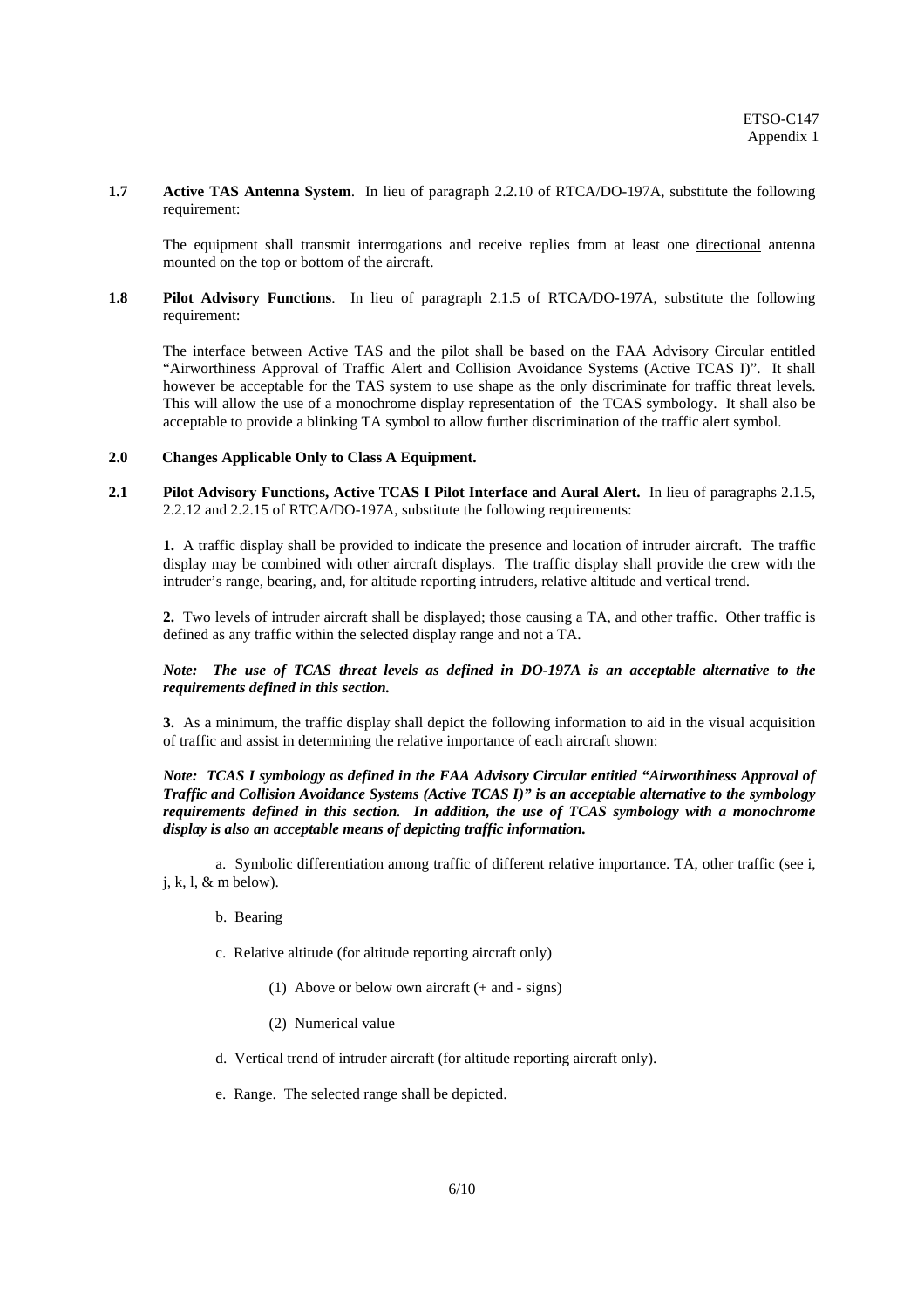f. The display must be easily readable under all normal cockpit conditions and all expected ambient light conditions from total darkness to bright reflected sunlight.

 g. The display shall contain a symbol to represent own aircraft. The symbol shall be different from those used to indicate TA and other traffic. The display shall be oriented such that own aircraft heading is always up (12 o'clock).

 h. A ring shall be placed at a range of 2 NM from own aircraft symbol when a display range of 10 NM or less is selected. The ring shall have discrete markings at each of the twelve clock positions. The markings shall be of a size and shape that does not clutter the display.

i. Symbol fill shall be used to discriminate traffic by threat levels

 j. The symbol for a TA is a filled rectangle, and, when appropriate, a data field and vertical trend arrow as described in m. & n. below.

 k. The symbol for other traffic shall be an open rectangle, and, when appropriate, a data field and vertical trend arrow as described in m. below.

 l. Overlapping traffic symbols should be displayed with the appropriate information overlapped. The highest priority traffic symbol should appear on top of other traffic symbols. Priority order is; 1) TA traffic in order of increasing tau, i.e., the time to closest approach and the time to coaltitude, 2) other traffic in order of increasing range.

 m. A data field shall indicate the relative altitude, if available, of the intruder aircraft and shall consist of two digits indicating the altitude difference in hundreds of feet. For an intruder above own aircraft, the data field shall be preceded by a "+" character. For an intruder below own aircraft, the data field shall be preceded by a "-" character. For coaltitude intruders, the data field shall contain the digits "00", with no preceding "+" or "-" character. The data field shall be wholly contained within the boundaries of the rectangular traffic symbol. For TA traffic, (filled symbol), the data characters shall be depicted in a color that contrasts with the filled symbol color. For other traffic, the data field shall be the same color as the symbol. The height of the relative altitude data characters shall be no less than 0.15 inches.

 n. A vertical arrow should be placed to the immediate right of the traffic symbol if the vertical speed of the intruder is equal to or greater than 500 fpm, with the arrow pointing up for climbing traffic and down for descending traffic. The color of the arrow shall be the same as the symbol.

 o. Neither a data field nor a vertical arrow shall be associated with a symbol for traffic which is not reporting altitude.

 p. The display shall be capable of depicting a minimum of three intruder aircraft simultaneously. As a minimum, the display shall be capable of displaying aircraft that are within 5 NM of own aircraft.

q. The display may provide for multiple crew-selectable display ranges.

 r. When the range of the intruder causing a traffic advisory to be displayed is greater than the maximum range of the display, this shall be indicated by placing no less than one quarter of the traffic advisory symbol at the edge of the display at the proper bearing. The data field and vertical trend arrow shall be shown in their normal positions relative to the traffic symbol.

s. The size of the traffic symbol shall be no less than 0.2" High.

**4.** "No bearing" advisories shall be presented for an intruder generating a TA when the intruder's relative bearing cannot be derived. The "no bearing" advisory shall be an alphanumeric display shown in tabular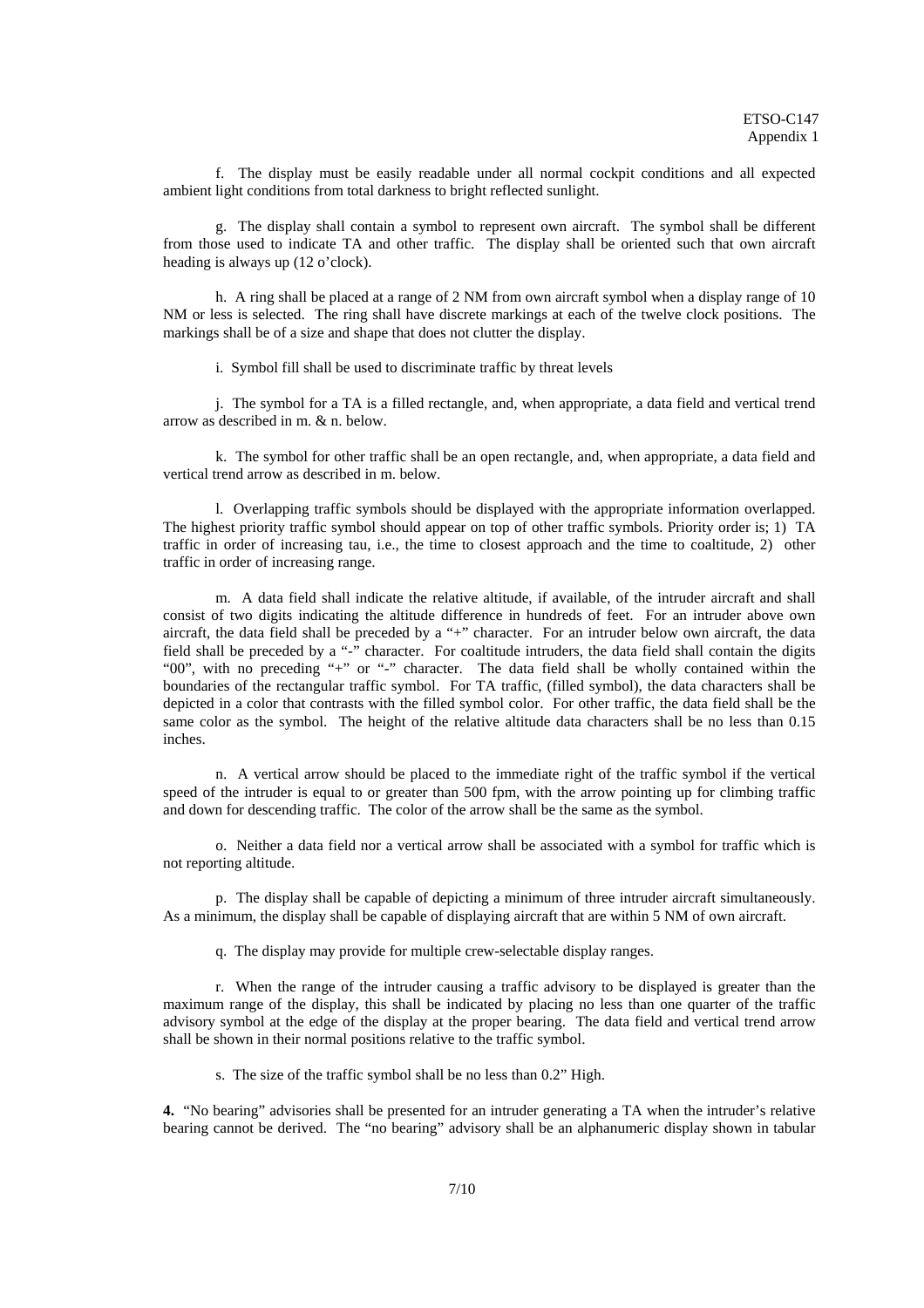form. The display shall be in the form of "TA 3.6 -05", which translates to a TA at 3.6 nautical miles, 500 feet below. "No bearing" TA's against non-altitude reporting intruders shall include the range only, e.g. "TA 2.2", which translates to a non-altitude reporting, no bearing TA at 2.2 nautical miles. The advisory shall be centered on the display below the own aircraft symbol. The display shall include provisions to display at least two "no bearing" TA's.

**5. Aural Alerts**. Each TAS aural alert shall be announced in a high-fidelity, distinguishable voice.

 a. The aural alert message "Traffic-Traffic", spoken once, shall be used to inform the crew of a TA.

b. All TAS aural alerts should be inhibited using the following order of precedence;

(1) Below  $400 \pm 100$  feet AGL when TAS is installed on an aircraft equipped with a radio altimeter.

 (2) For aircraft without a radio altimeter, the aural annunciations shall be inhibited when the landing gear is extended.

*Note: When the TAS is installed on a fixed gear aircraft without a radio altimeter, the aural annunciations will never be inhibited.* 

**2.2 Traffic Advisory Criteria**. Replace the second section in paragraph 2.2.14 of RTCA/DO-197A, with the following text:

The TAS equipment shall provide two levels of advisories: Other Traffic (OT), and Traffic Advisories (TA). TAs are issued based on either tau, i.e., the time to closest approach and the time to coaltitude, or proximity to an intruder aircraft. The range tau is defined as the range divided by range rate and the vertical tau is defined as the relative altitude divided by the altitude rate.

**2.3 Display Overload**. In lieu of paragraph 2.2.17 of RTCA/DO-197A, substitute the following requirements:

If the number of targets exceeds the display capability, excess targets shall be deleted in the following order:

a. Other traffic beginning with the intruder at the greatest range.

 b. TAs beginning with the intruder having the largest tau. Once a TA has been generated against an intruder, it cannot be removed as a TA until the TA criteria are no longer satisfied even though it may be dropped from the display.

*Note: This exception does not apply when TCAS I symbology and threat levels are used.* 

#### **3.0 Changes Applicable Only to Class B Equipment.**

**3.1 Pilot Advisory Functions**, **Active TCAS I Pilot Interface, and Aural Alert**. In lieu of paragraph 2.1.5, 2.2.12, and 2.2.15 of RTCA/DO-197A, substitute the following requirements:

**1.** A visual "Traffic" annunciation, shall be provided for the duration of the TA.

**2. Aural Alerts**. For aircraft without a radio altimeter, the aural annunciations shall be inhibited when the landing gear is extended.

*Note: When the TAS is installed on afixed gear aircraft with a radio altimeter, the aural annunciation will never be inhibited.*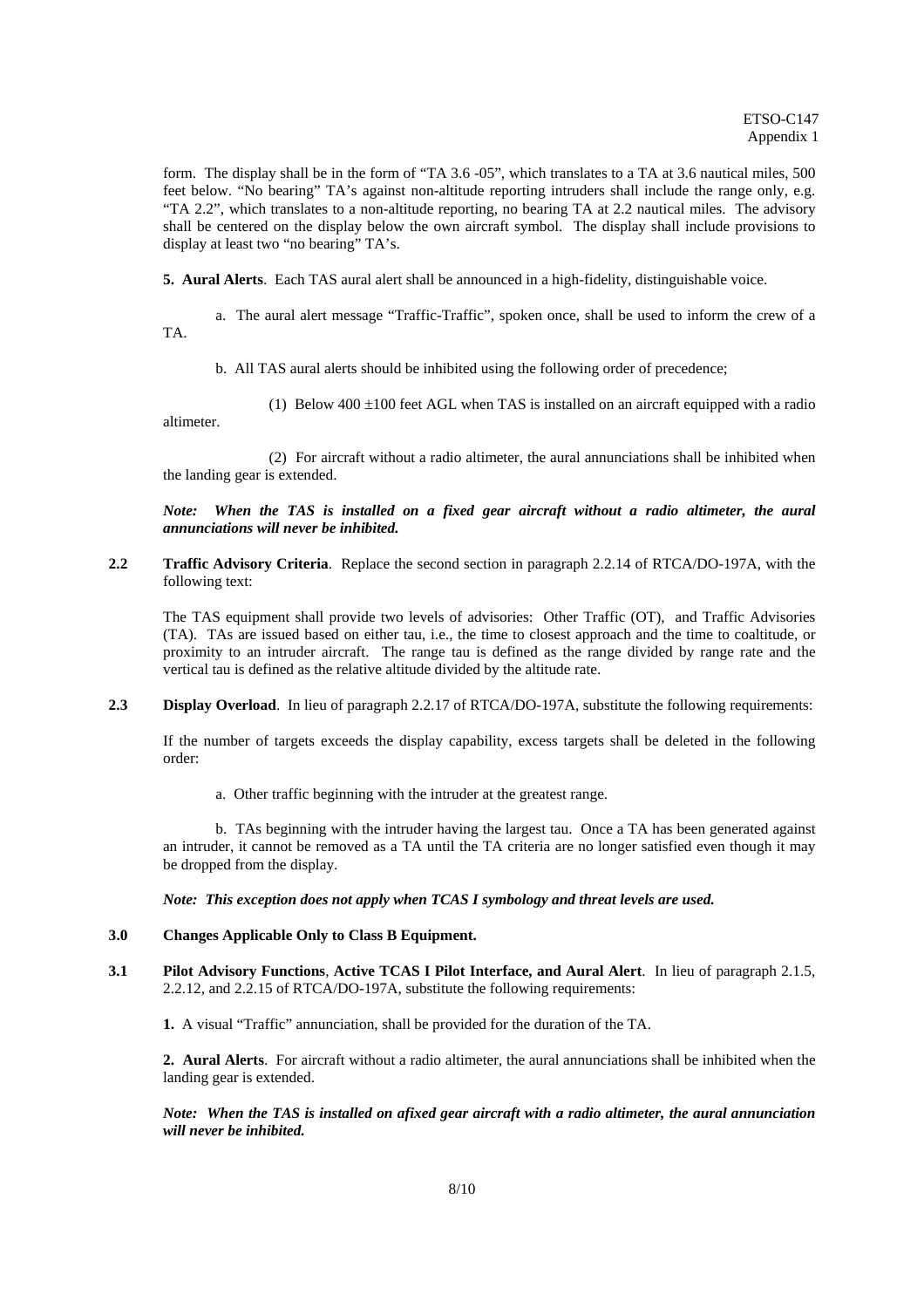a. Aural alert messages shall be annunciated in threat priority sequence, greatest threat first.

 (1) Initial aural traffic advisories shall be spontaneous and unsolicited. The unsolicited annunciations shall be as follows: "Traffic- $\langle X \rangle$ O'Clock", spoken once, (where  $\langle X \rangle$  is the clock position of the intruder, such as 1 o'clock, etc.). If surveillance bearing information is not available on the intruder, "Traffic, No Bearing", shall be annunciated.

 (2) The current relative bearing to intruder aircraft shall be annunciated as a traffic advisory update upon crew command. Additional information such as relative altitude, range of intruder, and vertical trend (i.e. climbing, descending) may also be annunciated.

 (3) The acceptability of these aural annunciations must be reviewed during flight test. The following factors, at a minimum, must be evaluated for acceptability: quantity of unsolicited annunciations, duration of annunciations, annunciation clarity, and volume. This evaluation shall occur under normal cockpit workload conditions during departure, cruise, and approach and landing phases of flight and should include evaluation of suitability in a normal air traffic control voice communication environment.

 (4) Control means shall be provided to request a traffic advisory update, mute a current aural advisory, and cancel/restore aural advisories (turning the equipment off is an acceptable means of providing the cancel aural advisories function). The default condition of the equipment at power on shall be aural advisories active.

b. All TAS aural alerts should be inhibited using the following order of precedence;

(1) Below  $400 \pm 100$  feet AGL when TAS is installed on an aircraft equipped with a radio altimeter.

 (2) For aircraft without a radio altimeter, the aural annunciations will never be inhibited in flight but may be inhibited on the ground when the aircraft is equipped with a weight-on-wheels system.

**3.2 Traffic Advisory Criteria**. Replace the first and second sections in paragraph 2.2.14 of RTCA/DO-197A, with the following text:

The Active TAS equipment shall provide two levels of advisories: Other Traffic (OT), and Traffic Advisories (TA). Other traffic is defined as any traffic within the selected display range and not a TA. TAs are issued based on either tau, i.e., the time to closest approach and the time to coaltitude, or proximity to an intruder aircraft. The range tau is defined as the range divided by range rate and the vertical tau is defined as the relative altitude divided by the altitude rate.

**3.3 Display of intruders on the ground**. In lieu of paragraph 2.2.16 of RTCA/DO-197A, substitute the following requirements:

The Active TAS equipment shall provide logic to inhibit TAs of altitude reporting intruders which are on the ground. This logic shall be used when the TAS-equipped aircraft is below 1,700 feet AGL. The 1,700 foot threshold shall include hysteresis of + 50 feet.

*Note: This represents a requirement for a capability within the Active TAS avionics. When Active TAS is installed on an aircraft which does not have a radio altimeter, there is not a requirement for this logic to function.* 

**3.4 Display overload**. In lieu of paragraph 2.2.17 of RTCA/DO-197A, substitute the following requirements: